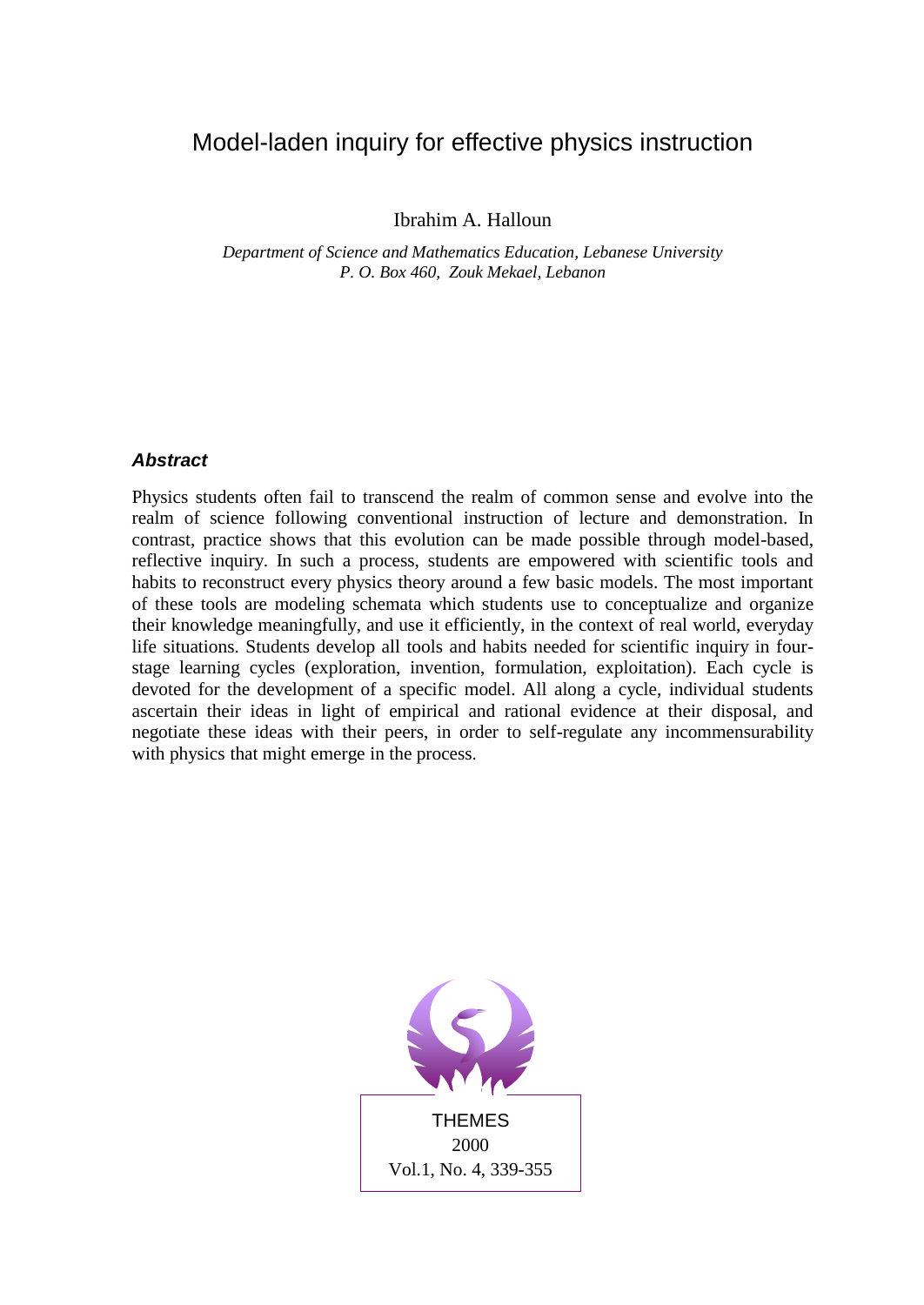Arts and sports are never taught by lecture and demonstration, and they should not. Due training is always given in hands-on workshops and in practice courts, respectively, where apprentices are equipped with suitable tools. Science is at least as involved as arts and sports (if not more, especially with regard to the latter), inherently and cognitively. Yet tradition awkwardly had it that science courses be taught by lecture and demonstration, following rules of thumb, and with inefficient tools, if any. When students fail to "get" the right message, and they often do, we blame them for not being devoted or even talented enough. Instead, we should blame our traditional teaching practice and turn to more authentic approaches following the example of arts and physical education.

Modeling theory is an educational theory that we have been developing for the last two decades within the context of physics in order to offset the shortcomings of conventional instruction by lecture and demonstration, and provide students with an opportunity for meaningful learning of science. The theory maintains that scientific inquiry is model-based, and that meaningful cognitive development takes place through reflective thinking and self-regulation. Accordingly, it calls for a learning environment that is structured enough to allow high school and college students transcend the realm of common sense, and evolve into the realm of science through model-based, reflective inquiry (Halloun, 2000).

In this article, we first outline the nature of the targeted evolution, and we discuss afterwards how conventional physics instruction makes students fall short of it. We then present an overview of the modeling theory, and we follow by showing how the content of physics courses and learning processes can be structured accordingly in order to allow students evolve meaningfully into the realm of science. We last survey some strengths of the theory that have been revealed so far by practice.

#### **Paradigmatic evolution**

A person's thought and behavior in a given situation are always governed by a particular paradigm (Kuhn, 1970). We call *paradigm* an intellectual system that sets the conditions of an act, be it mental or physical, and that establishes standards and rules that govern the choice and the course of all actions necessary for the reification and continuous evaluation of the act in question (Halloun, 2000). Due to biological and cultural differences, the paradigm involved in a given situation may vary from one person to another. Paradigmatic differences are more pronounced among ordinary people than among the members of a community whose specialty covers the situation in question. In fact, when it comes to science, differences among concerned scientists are so insignificant that we can say that they all share the same paradigm\*, a paradigm that transcends ordinary people's common sense.

Science education should thus engage students of all levels in a *paradigmatic evolution* that enhances, in reasonable and feasible ways, student state in the following respects:

<sup>\*</sup> A scientific paradigm may be defined along four dimensions. The first is an ontological dimension; it includes a set of generic postulates about the reality of physical systems and events in the universe. The second is an epistemological dimension; it consists of a set of scientific theories along with conceptual tools necessary for their construction. The third is a methodological dimension; it involves habits, procedures and rules of inquiry. The last dimension is an axiological dimension; it embraces attitudes and values that govern the evaluation of the validity, utility and repercussions of scientific theory.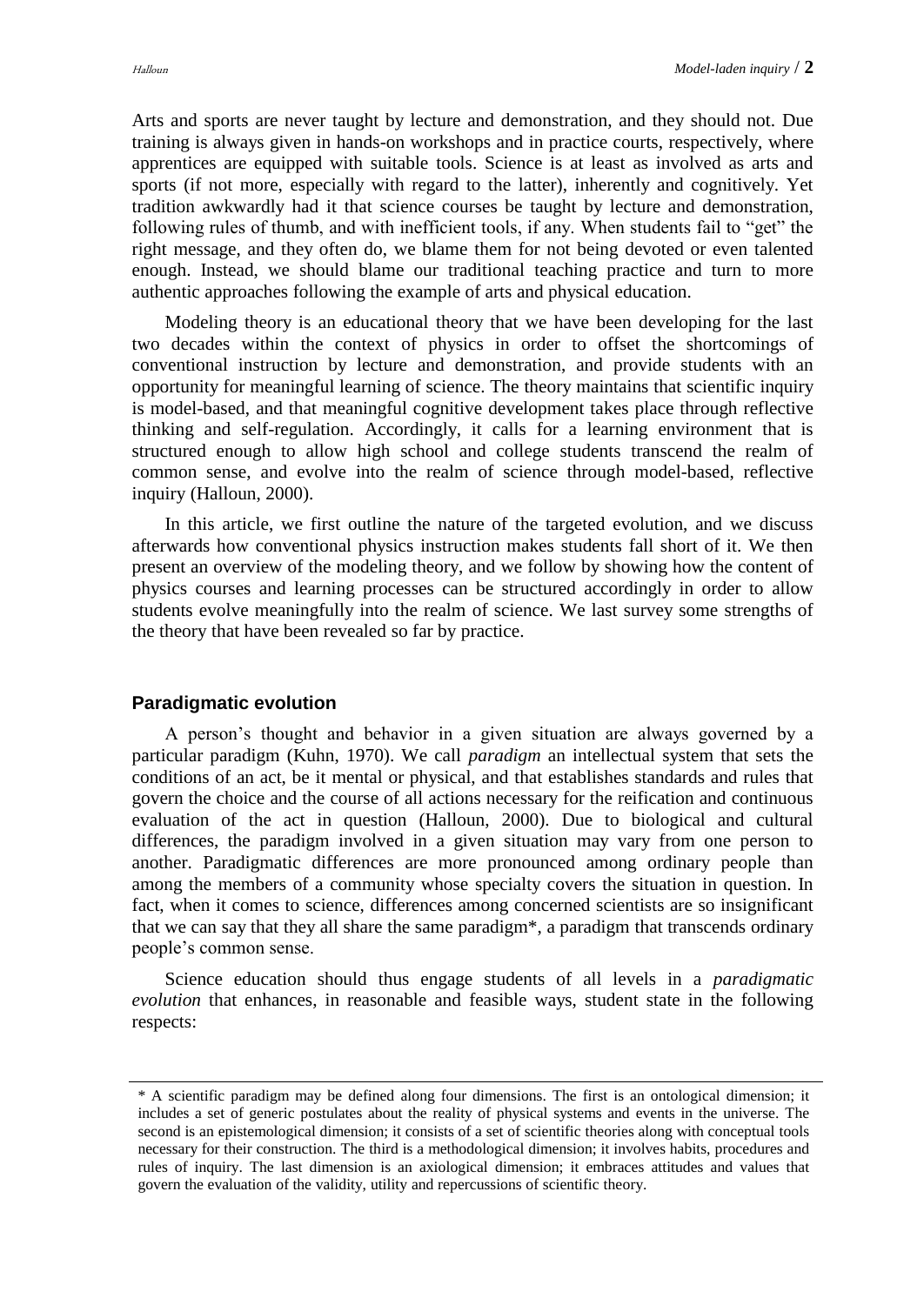- Personal views about the reality of things in the universe and their relation to a cognizant person.
- Necessary aptitudes and attitudes for establishing objective and precise knowledge about the real world.
- Conceptual tools and procedures for inquiring about the real world and interacting with it efficiently and meaningfully.
- Templates for organizing personal knowledge and mnemonics for retrieving it in an optimal way.
- Standards, rules and criteria for evaluating personal knowledge and action.
- Efficient study habits.

## **Conventional instruction: Myths, pitfalls and shortcomings**

High school and college students often start their science courses with common sense paradigms that are incommensurable, and sometimes at odd, with scientific paradigms. The situation is especially alarming in the case of physics (diSessa, 1993; Halloun, 1986; Halloun & Hestenes, 1985 & 1998; Hammer, 1994; Minstrell, 1992). Except for those who can do without the teacher, practically no student can attain the advocated paradigmatic evolution following conventional instruction of show and tell. In fact, educational research has been constantly showing that a good proportion of high school and college students experiences the following drawbacks:

- Wrong views about the nature of science in general, and physics in particular, and its relation to the real world and everyday life.
- Negative attitudes toward physics.
- Tenacious situation-specific, vague, mutually confused, fragmented, loose, and incoherent common sense ideas about physical systems and phenomena.
- Learning by rote, with a concentration on the memorization of mathematical formulas and routines, and through blind imitation of authority, be it the teacher or the textbook.
- Formula-based, trial and error problem solving tactics.
- Fast decay of accumulated knowledge.
- Gap widening between low and high competence students who virtually preserve the same ranking throughout the year.

Teachers and students of all levels often conceive science education as a process of information transfer whereby students accumulate passively whatever fact is conveyed to them by an instructor or by a textbook. This process is inherently unproductive, especially in physics, and its purpose is further defeated by the wrong assumption that students are originally motivated and equally ready to learn transferred knowledge meaningfully.

In fact, students seldom realize the relevance of physics to their personal life, and they often take physics more to satisfy what they believe are unworthy curriculum requirements than for personal benefit. The only motivation they are thus left with is to pass their exams, and they often succeed in this task after simply memorizing by rote a bunch of formulas and routines for solving textbook problems. Students' apparent success is thus deceiving; by no means it reflects their actual understanding of what physics is all about (cf. references above).

The situation is worse with the other side of the coin, student readiness to learn physics meaningfully. Many physics students at all levels lack necessary tools to assimilate transferred material on their own, and a good sum is often encumbered with common sense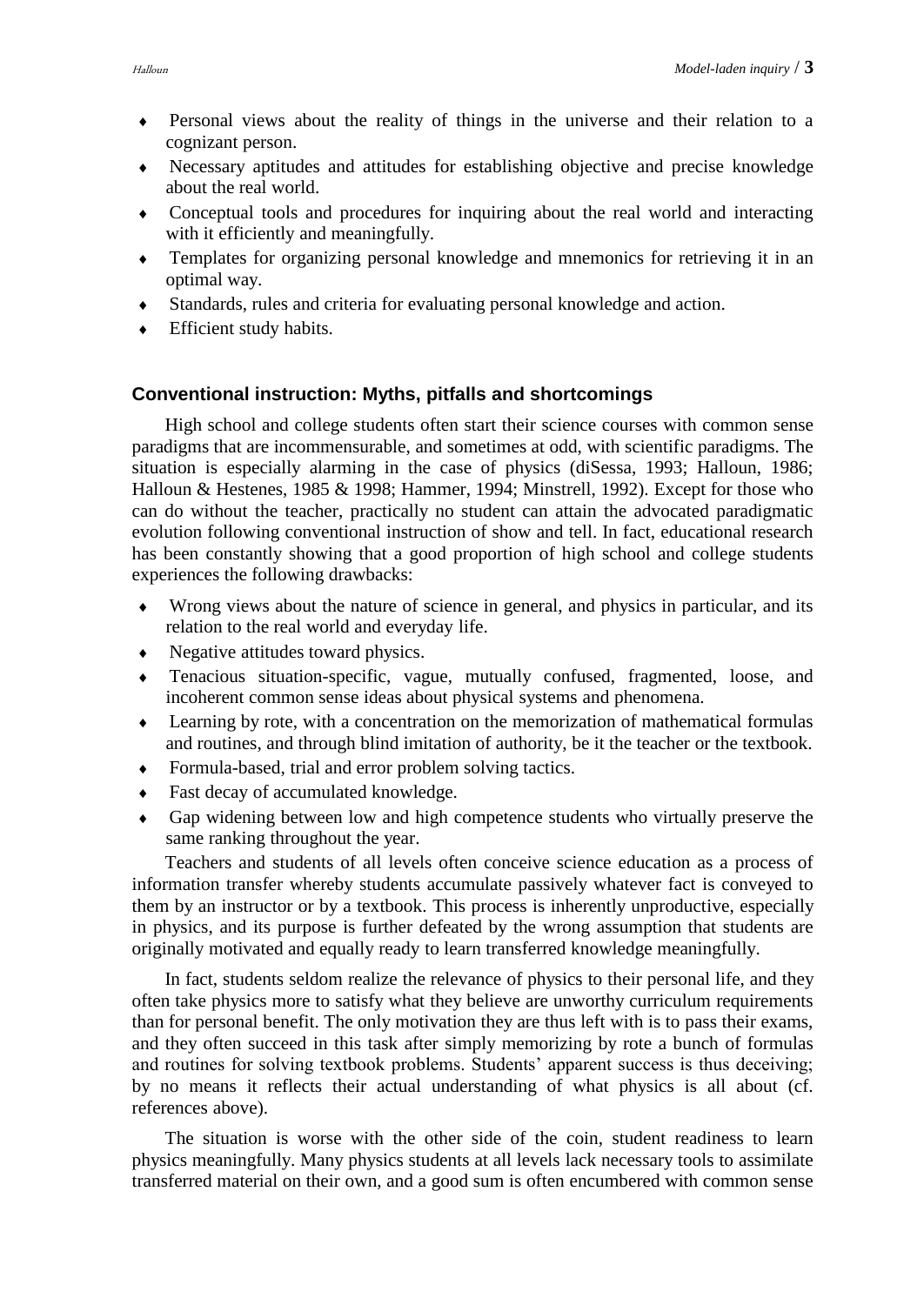beliefs about physical systems and phenomena that are incommensurable with scientific theory. The incommensurability is at times so acute (high conflict in the Piagetian sense) that it impedes students from acquiring scientific knowledge.

Major tools students lack include those needed to: (a) interpret textbook readings and teacher discourse, and discern relevant information there, (b) conceptualize and organize selected information appropriately, (c) develop and implement rules of inquiry and problem solving, and (d) detect and resolve flaws in one's own knowledge. To add insult to injury, it is often assumed that students can develop these tools simply by watching teacher performance in the classroom, and that they can subsequently do without guidance in their study. Students are thus left to wander in dark labyrinths!

#### **Modeling theory and paradigmatic evolution**

Educators have been trying in the last two decades to redress the deficient state of physics education. Their efforts have gone basically in three directions. Some, like diSessa (1993) and Minstrell (1992), have concentrated on identifying and treating cognitive underpinnings of student common sense knowledge. Others have tried to help students organize their knowledge in specific ways (Fisher, 1990; Goldberg, Bendall & Bach, 1991; Novak, 1990; Novak, Gowin & Johansen, 1983), and/or develop particular prescriptions for solving physics problems (Eylon & Reif, 1984; Larkin & Reif, 1979; Reif & Allen, 1992; Reif & Heller, 1982). In parallel, many educators have focused on teachers' practice and student learning habits. Some of these educators, like Karplus (1977), have called for engaging students actively in structured learning strategies, while others, especially constructivists, have appealed for giving up lecture and demonstration in the classroom altogether, and letting students build on what they already know, on their own, and with little guidance, if any (von Glasersfeld, 1989a, 1989b, 1993; Driver et al., 1985, 1986, 1989; Tobin, 1993).

All these new trends have had limited success in practice so far, either because they have focused on a specific pedagogical dimension among many, or because they would call for some unrealistic or dubious approach (like in the case of so-called radical constructivists). Our position has been all along that as much as it is unlikely for the paradigmatic evolution discussed above to take place under conventional instruction, it is at least as much so by letting students construct knowledge on their own. Effective physics instruction is, for us, somewhere within all trends outlined above and beyond. It is one that creates a learning environment that is structured enough to allow students construct their own knowledge within the guidelines of scientific epistemology and methodology, and following clear rules of engagement with others and with empirical and rational evidence.

In this spirit, we have been working in the last two decades on the development of *modeling theory* for high school and college science (and mathematics) instruction*.* The theory is grounded in cognitive and educational research as well as in the philosophy of science. It has been validated so far within the context of physics in the manner described in the last section of this article. It basically calls for learning science through model-based, reflective inquiry, and is distinguished by the following aspects (Halloun, 2000):

- It has explicitly stated philosophical principles about scientific enterprise and cognitive principles about student knowledge development. These principles converge partially with modern philosophical and cognitive schools without being stamped with any particular school.
- It sets clear instructional goals along the lines of the paradigmatic evolution discussed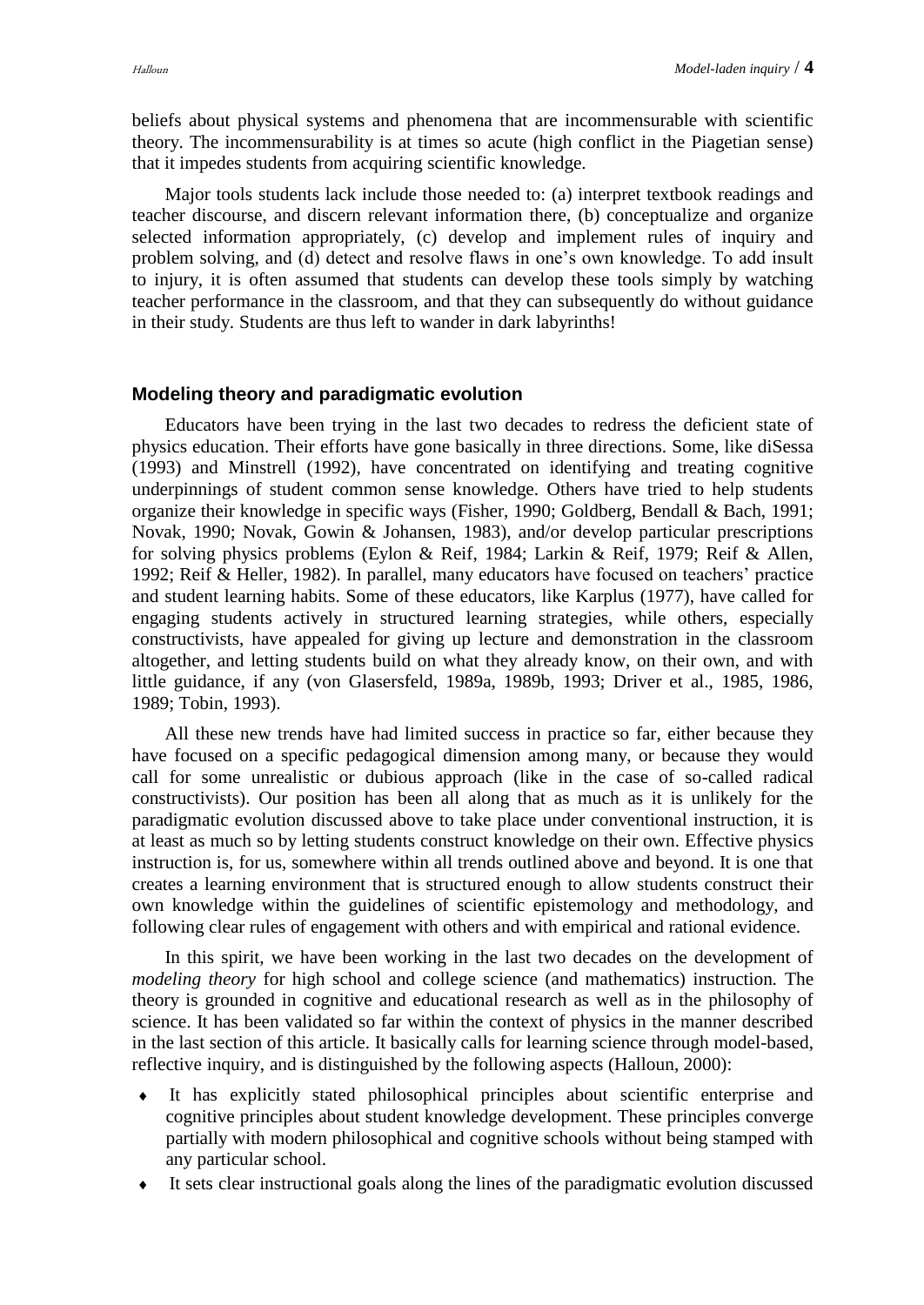above. A major goal being to help students develop learning tools and habits that they commonly miss under conventional instruction.

- It calls for a learning environment that is structured enough to allow students to construct their own knowledge within the guidelines of scientific epistemology and methodology. A special attention is given in this direction to modeling processes and organizational templates that scientists commonly use, often implicitly, to organize their theories around basic models.
- It is student-centered in the sense that individual students are guided, through structured learning cycles, to construct new knowledge while constantly ascertaining their own ideas in light of empirical and rational evidence at their disposal, and to negotiate these ideas with their peers dialectically, in order to self-regulate any incommensurability with physics that might emerge in the process.

In the following, we limit our discussion to practical issues pertaining primarily to the last two points.

#### **Modeling schemata for structured knowledge**

In our modeling theory, we maintain that every scientific theory can be coherently organized around a few basic conceptual models, and that, when adequately articulated, these models allow students to organize their own knowledge meaningfully and employ it efficiently in all sorts of inquiry and problem solving. A *scientific model* is a conceptual system that allows us: (a) to describe, explain, predict, and control, in some respects and to a certain degree of approximation, a specific *pattern* in the structure and/or behavior of a set of physical systems, and, eventually (b) to invent new systems or phenomena. A *basic model* is one that is simple enough to facilitate student understanding of fundamental tenets, laws and concepts of the respective theory, but generic enough to serve in the construction of more complex models in the theory.

For example, Newtonian theory of mechanics is meant to study physical objects that undergo translational motion in inertial reference frames, with relatively small speeds (by comparison to the speed of light), and without being significantly affected by their geometric properties of shape and dimensions. Consequently, the theory in question consists of *particle models*, i.e. models of dimensionless objects, the most fundamental of which are the basic particle models shown in Figure 1.

> ------------------------ Figure 1 ------------------------

A physics course consists traditionally of a series of chapters bearing on specific concepts and laws in a given theory. One concept or law is presented after another, episodically, without a global view that reflects the coherence of scientific theory. Such coherence is best displayed in models. Yet, we rarely see traditional textbooks even mentioning the word "model" in their discussion, and if they do, they misuse the term to denote a prototype of some sort, an equation, or a specific pictorial or graphical representation. In contrast, in our modeling theory, we maintain that models and modeling processes should be at the center of physics instruction, and that the content of a physics course should be divided primarily into chapters bearing each on a specific basic model of the sort presented in Figure 1.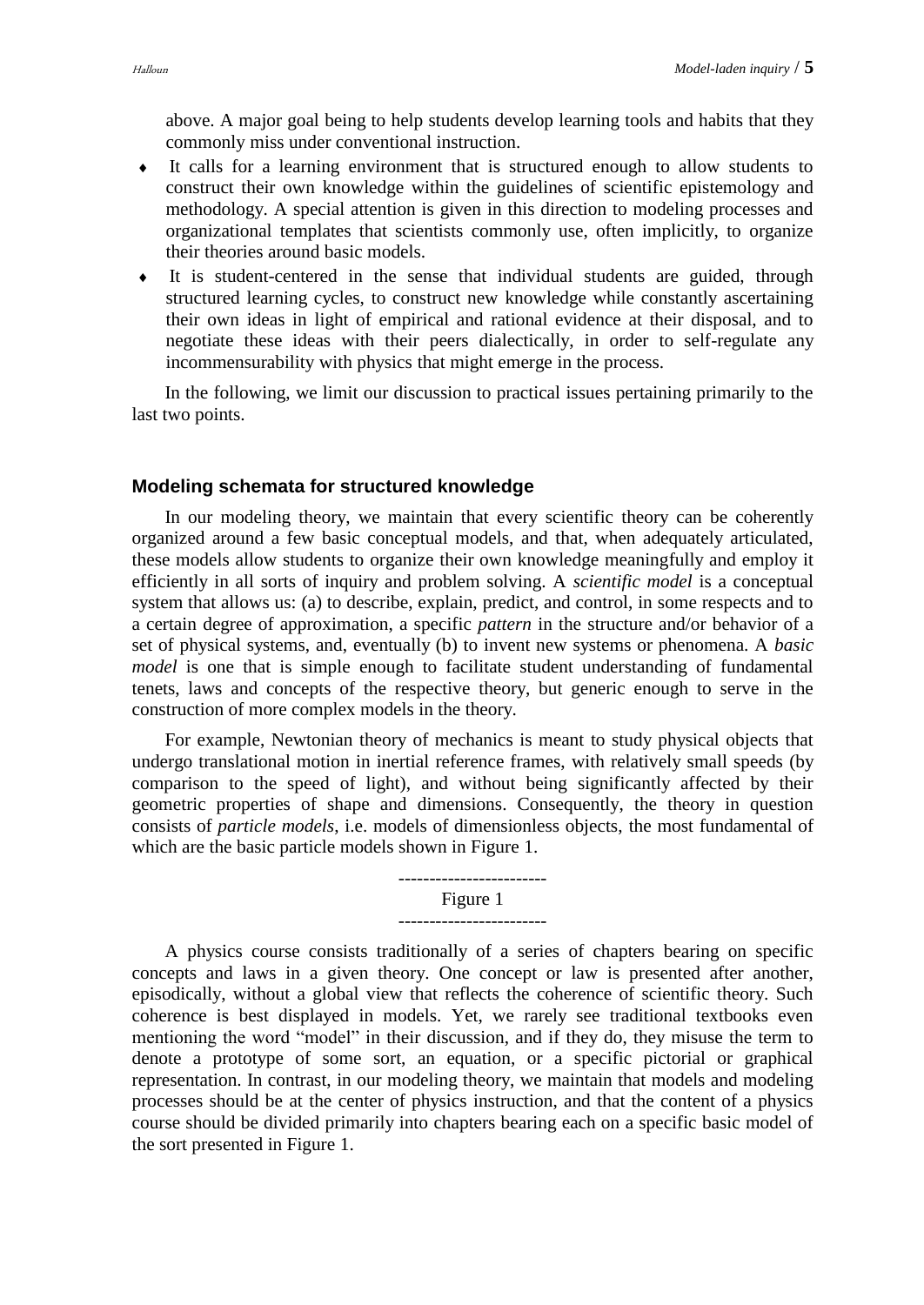Physics instruction should then primarily help students develop appropriate tools for constructing and employing basic models in the context of conveniently chosen real world situations, and eventually through rational (abstract) exploration of conceptual knowledge. The most important of these tools are organizational templates that we call *modeling schemata*, and the two most indispensable schemata for high school and college students are the model schema and the concept schema.

*Model schema* is a four-dimensional template that one can use to construct any scientific model. As shown in Figure 2, two dimensions, composition and structure, define a given model, and two others, domain and organization, situate the model in a given theory. The four dimensions allow one to construct what is often referred to in the literature as *declarative knowledge* about a model. It is complemented by some *procedural knowledge* (partly discussed in the next section), i.e. by a set of rules provided by the theory that contains the model for guiding its construction and employment (Halloun, 1996a & 2000).

> ------------------------ Figure 2 ------------------------

Students may be guided to develop such a schema in the classroom, and use it consequently in the construction of all models in a given physics course, by systematically asking themselves and answering specific questions like the following:

## *Domain:*

- What physical systems does the model refer to in the real world?
- What pattern do these systems share in their structure and/or their behavior?
- Under what physical conditions?
- Under what limits of approximation and precision?

#### *Composition:*

- What conceptual objects does the model consist of?
- What agents in the respective environment interact with these objects?
- In what kind of coordinate system can these objects and agents be most conveniently studied?
- What intrinsic descriptors (i.e., property concepts) characterize each object? (e.g., mass, charge)
- What state descriptors characterize each object? (e.g., position, momentum and other kinematical concepts)
- What interaction descriptors characterize object-object and/or object-agent interactions?

(e.g., force, field and other dynamical concepts)

 What symbolic, pictorial, diagrammatic, graphical representations can most conveniently be used to depict all objects and descriptors above?

#### *Structure:*

- What descriptive and/or explanatory function does the model serve? (e.g., a kinematical or a dynamical model)
- What geometric structure does it have? (e.g., none for particle models in Figure 1, topography of many-particle models)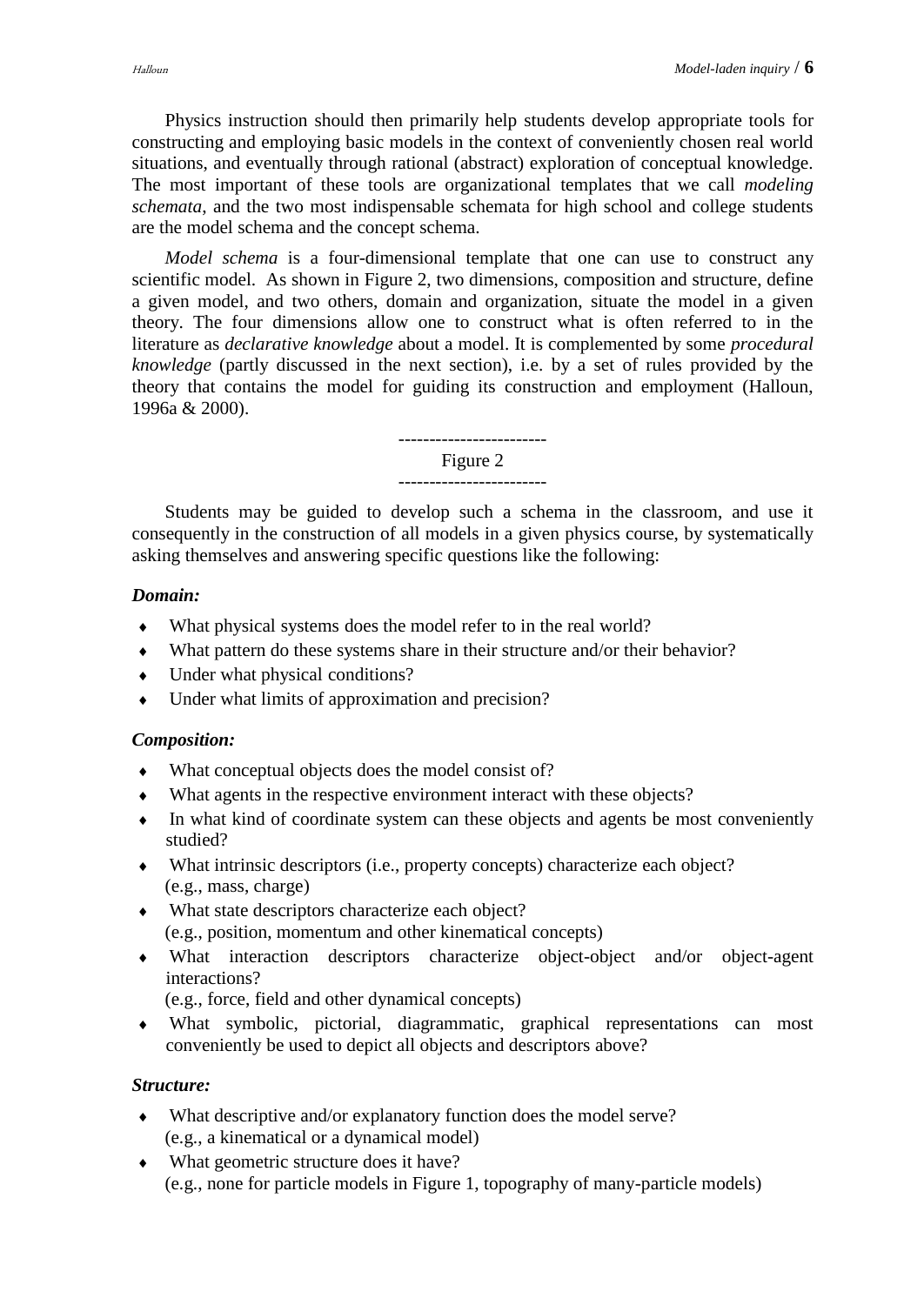- 
- What interaction laws quantify best the interaction of each object with other objects and agents?

(e.g., Newton's law of universal gravitation, Hooke's law)

- What state laws describe best the behavior of each object? (e.g., so-called kinematical equations of motion, like r(t))
- What causal laws explain best the behavior of each object? (e.g., Newton's second law)
- What symbolic, pictorial, diagrammatic, graphical representations can be used to depict all the above conveniently?

## *Organization:*

- What are the limitations of the model?
- What features does it share with other models in the theory to which it belongs?
- $\leftrightarrow$  How does it differ from other models?
- What other models complement it in the theory?
- Can it be merged with other models to form a new model that answers questions that cannot be answered with either model separately? If so, how?

Different types of concepts enter into the composition of a model, the most important of which in physics are object concepts (e.g. the particle as a dimensionless object), property concepts or descriptors (e.g., mass, position, force), and logico-mathematical operators. Concepts, and especially descriptors, gain their significance only when used in model construction. The same is true for laws, definitions and other conceptions. A model is to a concept what an atom is to an elementary particle. An atom is composed of elementary particles, but a single elementary particle has no bearing to the structure of matter without its interaction with other particles to form atomic structures with emergent properties distinguished from, and in some respects more important than, individual particle properties.

In order to build concepts comprehensively and integrate them coherently into respective models and theory, we complement the model schema with a *concept schema.* As shown in Figure 3, the latter is a five dimensional template used for the construction and employment of individual concepts within the context of basic models (Halloun, 1998a & 2000). Like in the case of the model schema, students conceive the concept schema in the form of a set of questions that they need to answer systematically, while constructing and employing any concept, in the framework of a given model or family of models.

## ------------------------ Figure 3

Modeling schemata offer suitable tools for instructors to plan instruction and to evaluate student learning and teaching practice, and convenient templates for authors to design their textbooks. Teachers, and textbook authors alike, can follow these schemata to ensure that all relevant aspects of a conception are covered appropriately, whether during the course of instruction or, afterwards, in various forms of follow-up assignment and assessment. In the latter respect, modeling schemata serve as major frameworks for building a valid and reliable taxonomy of declarative and procedural knowledge that need to be practiced and assessed. The taxonomy must then be deployed in various authentic ways, and not only in conventional paper-and-pencil problem solving tasks, in order to find out whether students have actually reached meaningful understanding of the covered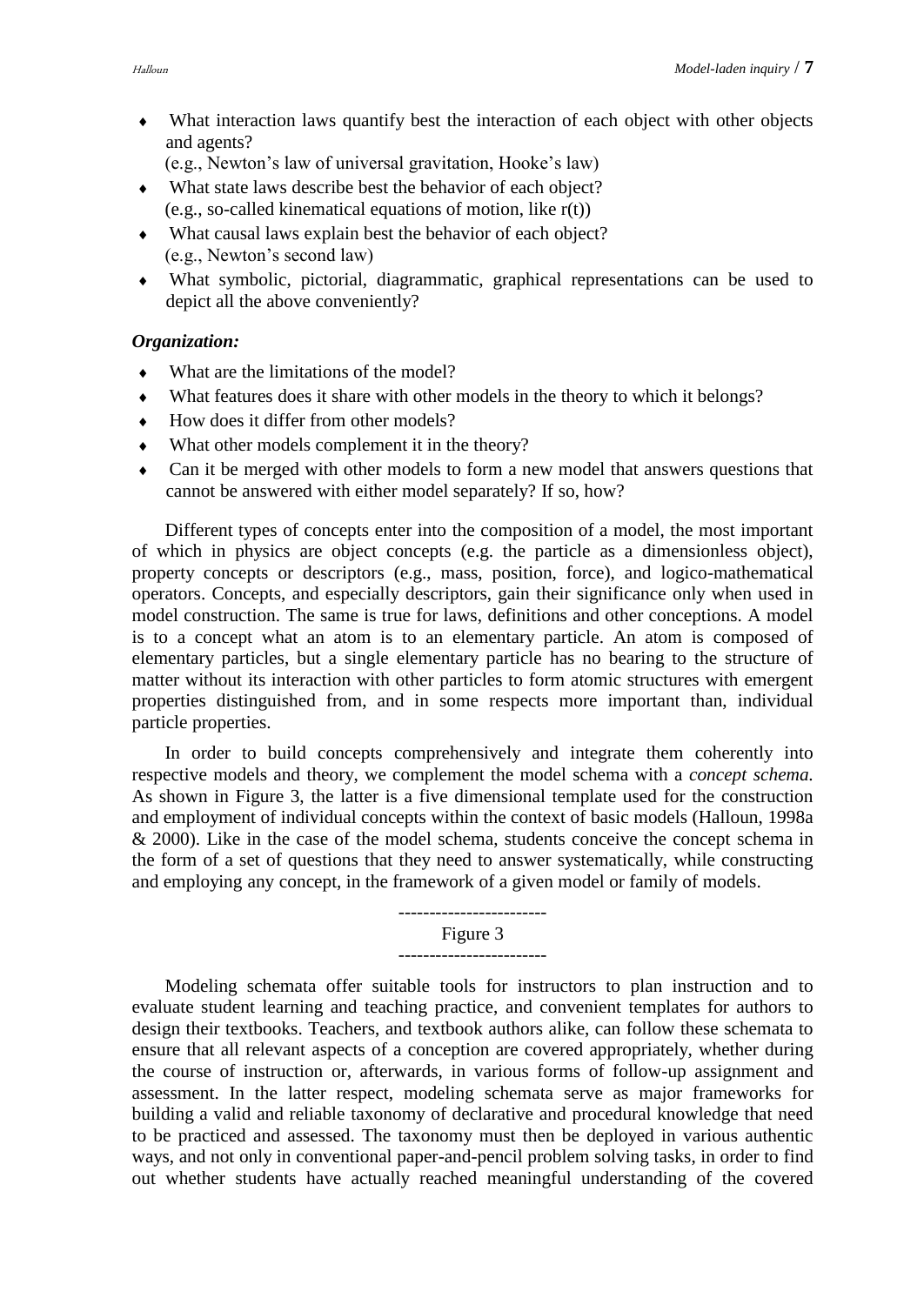material. Assessment results would consequently enable teachers choose appropriate activities that can help students detect and resolve flaws in their own knowledge, and evolve into the realm of science in the manner described in the next section.

#### **Modeling cycle for structured reflective inquiry**

For the paradigmatic evolution to take place efficiently, we hold, in our modeling theory, that science instruction must conform as much as possible to the rules of scientific inquiry while allowing individual students to self-regulate any incommensurability between their own knowledge and scientific paradigm. In this direction, we engage students in well-structured learning cycles whereby they construct and employ one model after another following the modeling schemata discussed above.

In a modeling learning cycle (MLC), students proceed in four consecutive stages for constructing a new model and using it in real world situations (Figure 4). The stages are called consecutively: exploration, invention, formulation and exploitation (in the good, advantageous sense of the word). Each stage consists of two or three major steps (discussed below). A modeling cycle is helicoïdal: one may proceed to a given step only after completing the prior one; however one may return to a preceding step to fill some detected gaps, if any. Once the last step is completed (MLC10 in Figure 4), students begin a new cycle for constructing a new model.

> ------------------------ Figure 4 ------------------------

Students proceed dialectically along a cycle in order to self-regulate their own paradigmatic state (Halloun, 2000). They constantly evaluate their own knowledge in light of empirical and rational evidence put at their disposal (Figure 5), and they regularly negotiate their ideas with their peers under the supervision of the instructor. Sometimes, and especially when student ideas are somewhat valid and need minor refinement, the selfregulation process succeeds following either one of two levels of dialectics, or both. The first level pertains to an *intrinsic rational dialectic* whereby students evaluate the *coherence* of their own ideas without any reference to new outside evidence. The second level pertains to an *empirical-rational dialectic* whereby students need to assess the *correspondence* of their ideas to empirical evidence in real world situations. Sometimes, and especially when student ideas are completely at odd with a scientific paradigm, the self-regulation process cannot succeed without an *extrinsic rational dialectic* whereby students are confronted with scientific evidence, and asked explicitly to assess the *commensurability* between their own ideas and the scientific ones. Classmates should provide empirical and rational evidence, whenever possible, and peer discussion should follow. However, there are times when the instructor needs to provide such evidence, especially when confronting an across-the-board incommensurability or when a new conception (concept, law) needs to be introduced that has no match in student knowledge state.

#### ------------------------ Figure 5

The modeling cycle presented in Figure 4 is the one that our experience has shown to be the most effective learning cycle. It is intended for comprehensive model construction, but it can be easily adapted for the development of a specific concept or a specific law that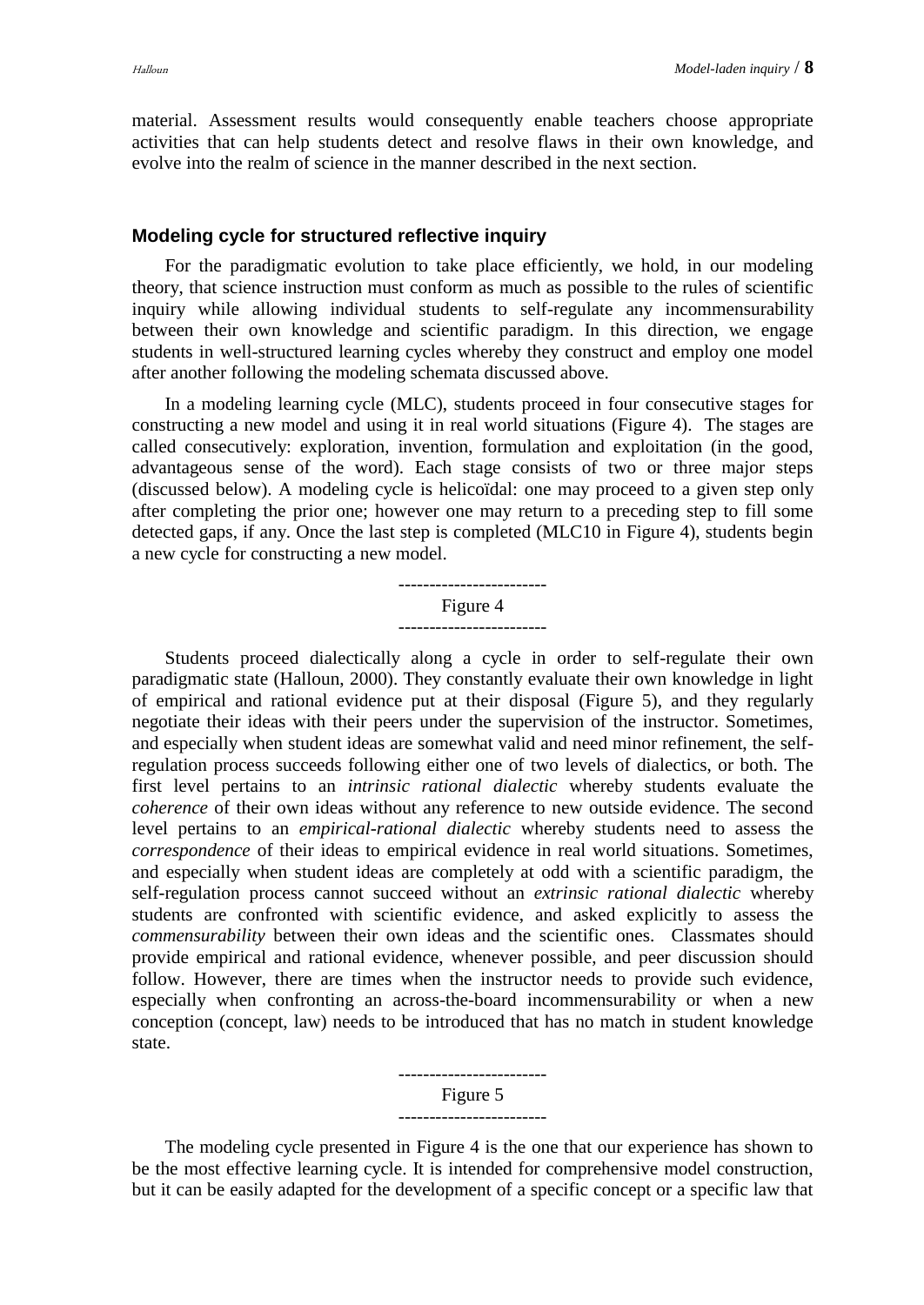will ultimately be used in the composition and structure of a given family of models. A complete cycle requires ten to fifteen class periods, depending on the complexity of the model being constructed and student knowledge state. In the event of some practical constraints, some steps (mainly MLC3, MLC4, MLC5) may be curtailed in some respects provided that it is ensured that students end up constructing the targeted model comprehensively and meaningfully.

The *exploration* stage is meant for students to discover the limitations of prior knowledge, be it scientific or not, and realize the need to construct a new model in order to answer specific questions that cannot be answered with models learned so far. To this end, students are first confronted with real world situations and asked to analyze them qualitatively with the least guidance possible (Initiation step, in Figure 4). Then, the instructor intervene by asking students to describe and/or explain quantitatively certain aspects of the presented situation(s) that fall outside the domain of familiar models. Once students realize the unsuitability of the latter models (Impasse), they can be guided to propose a preliminary qualitative sketch of alternative models that can do the job (Nominal models).

The *invention* stage is intended to reach a consensus on as much details as possible of one candidate model that can answer the questions above, as well as on what need to be done in order to assess the validity of the proposed model and complete its construction. As a first step, students are asked to negotiate among themselves the various alternative models they had proposed earlier until they agree on a unique candidate model with specific hypothetical composition and structure (Scientific model in perspective, in Figure 4). Then they are asked to propose an experimental plan that can serve to evaluate and refine the candidate model, as well as appropriate criteria for assessing the outcomes and establish what may be considered as a corroboration (or refutation) of each component of the model (Experimental design).

In the *formulation* stage that follows, students are instructed to carry out the proposed experiment and analyze its outcomes in order to complete the construction of the targeted scientific model according to the model schema of figure 2. The experiment is first conducted in individual groups of three or four students each. Every group would then analyze respective results separately and prepare a group report that outlines quantitatively the composition and structure of the completed model. Next, groups compare reports in the classroom and agree on all aspects of these two dimensions while resolving any residual differences left from MLC4 (Model refinement, in Figure 4). Finally, the new model is compared to other models in its family and integrated in the respective theory, tentatively at this point since the model potentials have not been tested yet (Preliminary model integration).

In the *exploitation* stage, a model gains its full significance following its use in describing, explaining, predicting, controlling and inventing situations of various levels of complexity. Model exploitation progresses from: (a) routine drilling exercises bearing on a limited number of aspects in the model composition or structure (Elementary exploitation, in Figure 4) to (b) creative endeavors that necessitate a comprehensive use of the model in question, along with other models, in a way that fosters best the paradigmatic evolution advocated in this article (Paradigmatic exploitation). The stage ends with a synthesis of all new lessons learned during the entire cycle in order to consolidate all aspects of the new model and integrate it meaningfully and efficiently in the respective theory.

End of chapter exercises (and problems) commonly found in traditional physics textbooks constitute only a modest proportion of exploitation exercises called for in our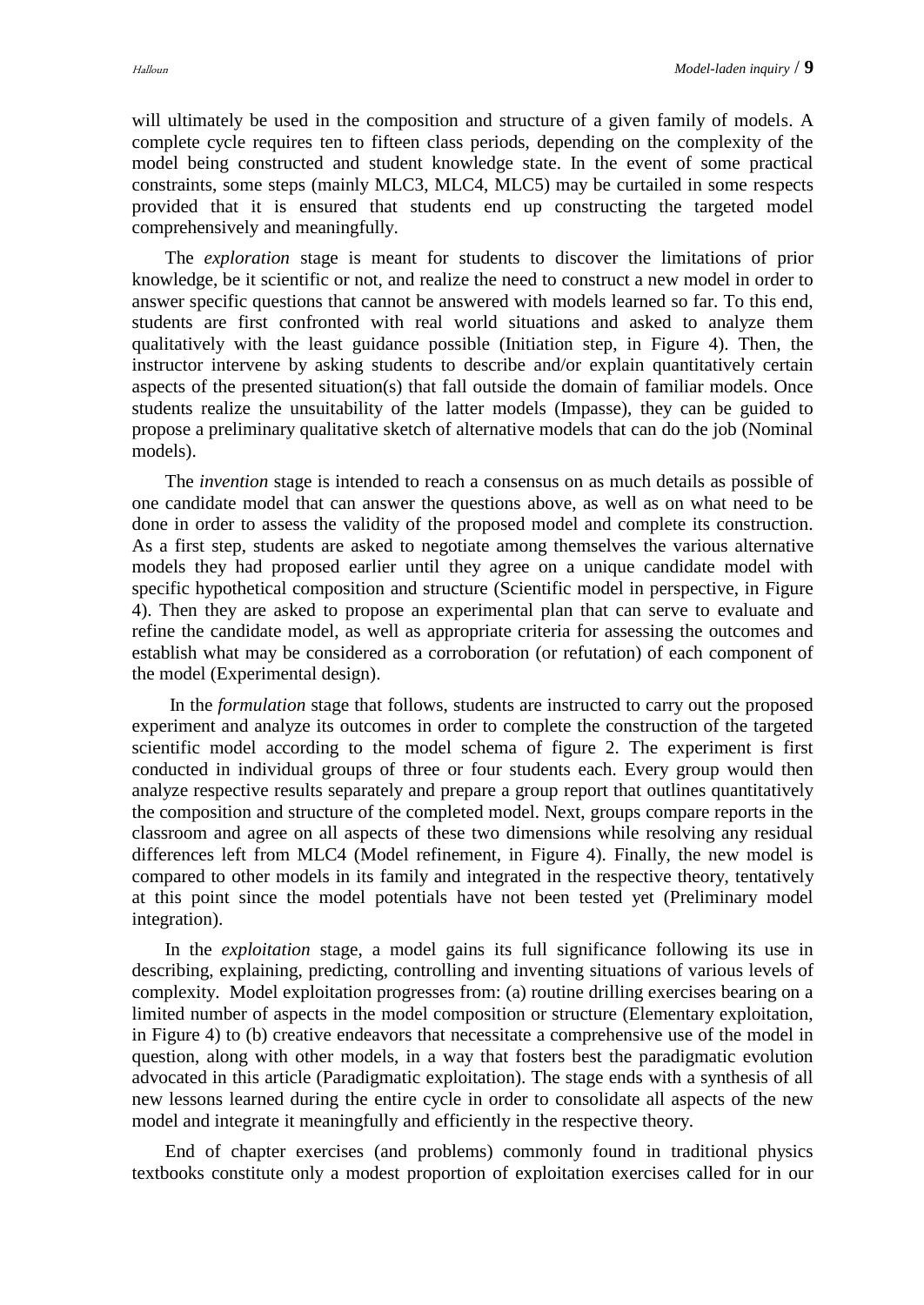modeling cycle. These paper-and-pencil exercises present some empirical data –fictitious at times– which students need to match with specific model components. They thus require a particular dialectic that takes students from the empirical world described in a problem text to the rational world of physics. We call these exercises *application* exercises. In MLC exploitation exercises, we include more authentic tasks than paper-and-pencil problems; tasks that require a variety of empirical and rational dialectics (Figure 6). We do so in order to help students behave like physicists, and realize the utility of a model in all conceivable contexts and from all viable perspectives.

> ------------------------ Figure 6 ------------------------

Problem solving is a modeling activity conducted following specific guidelines in MLC in order to sway students away from futile trial and error tactics and bring them in steps with physicists. In this respect, students are encouraged to develop systematic schemes for solving physics problems of the type shown in Figure 7. This scheme serves for the resolution of application problems, and can be easily adapted to other types of problems distinguished in Figure 6. It starts by analyzing a problem givens (before identifying goals or reading questions) in order to choose, in an appropriate theory, the model(s) that can best represent the situation at hand. Once models are chosen, and only then, one can identify the problem goals in order to pick the suitable composition and structure components (Figure 2), and then represent them mathematically in convenient, multiple ways (diagrams, equations, graphs, etc.). A mathematical model is thereby constructed that will next be processed in order to reach a solution to the problem. Every step of the way is evaluated by correspondence to the empirical situation, and in terms of the chosen theory, to ensure the validity and viability of the step. The process ends with a paradigmatic synthesis that recapitulates all major lessons learned in solving the problem with their implications on the models employed, including any possible refinement of these models and the respective theory.

> ------------------------ Figure 7 ------------------------

#### **Student evolution under modeling instruction**

Modeling theory has been, and continues to be, corroborated in many respects and in different forms (Halloun, 1996a, 1996b, 1998b; Halloun & Hestenes, 1987, 2000; Wells, Hestenes & Swackhamer, 1995). Our research has been constantly showing that modeling instruction is more effective than any other approach in promoting the paradigmatic evolution we argued for in this article. More specifically, it has shown the following effects in high school and introductory college physics courses:

- Students are motivated to learn physics meaningfully instead of by rote, especially through modeling activities pertaining to everyday life and through collaborative inquiry.
- Models and modeling schemata provide students with effective means for organizing their knowledge coherently and using it efficiently.
- Modeling activities allow students to develop scientific aptitudes and attitudes they commonly miss under conventional instruction.
- Reflective inquiry allows student to resolve incommensurabilities that traditionally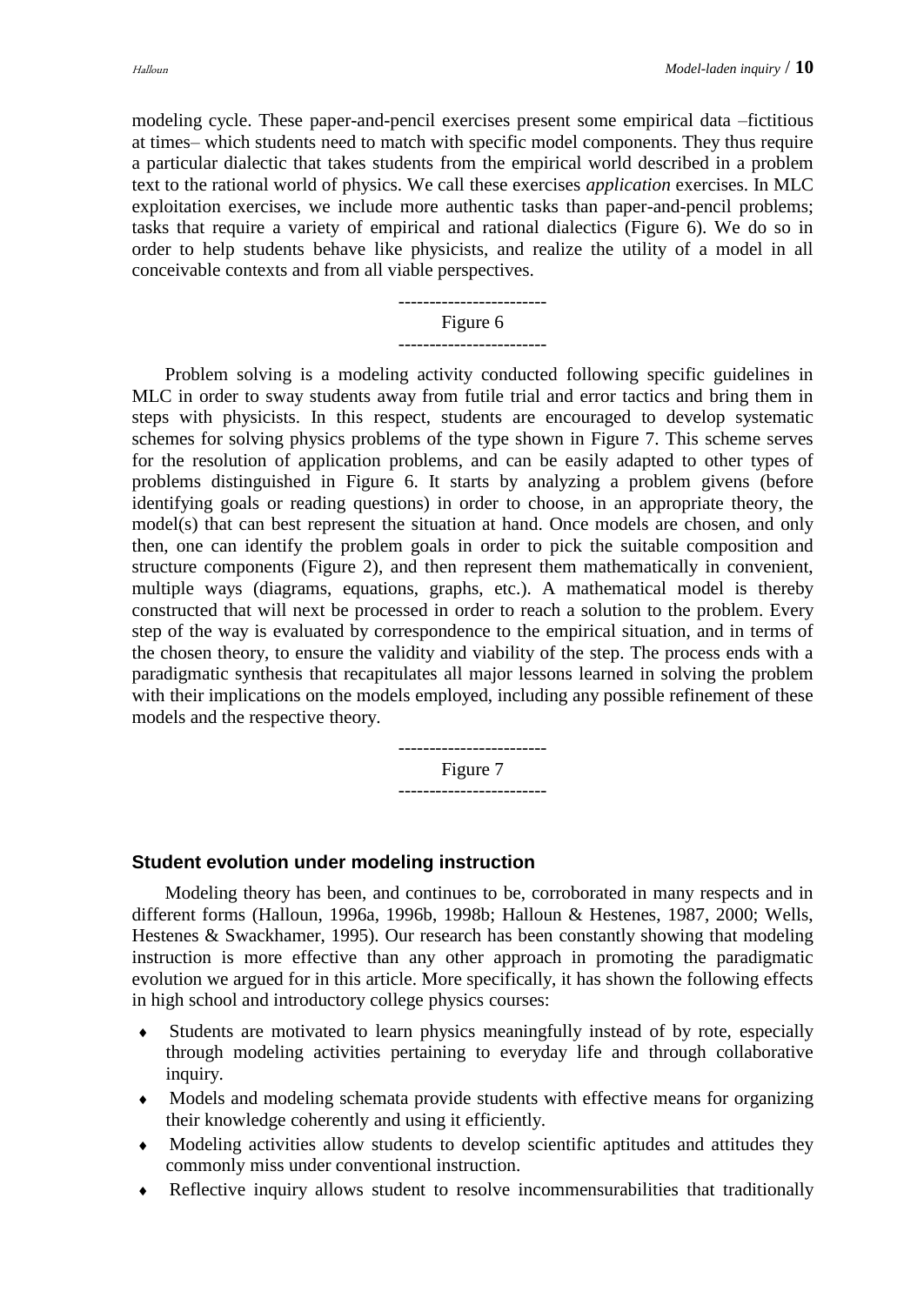remain indelible between their common sense knowledge and scientific theory.

- By the end of modeling instruction, the gap is narrowed significantly between students who start their physics course with average and low competence and those who start it with high competence.
- Modeling skills developed in a physics course are transferred to other courses.

Many educators have argued that the state of physics education cannot be improved unless physicists bring into their classrooms whatever modeling practices they resort to in their scientific research (Clement, 1989; Nersessian, 1995; Pollak, 1994). This position is clearly supported by what our own approach is bringing about in physics courses of different levels. Our success has been primarily due to: (a) empowering students with effective modeling tools, the most important of which are modeling schemata, and (b) engaging them into structured learning cycles whereby they play systematically "the game [of] professional scientists called 'creating and shooting down models'" (Pollak, 1994). The deviation thus taken from conventional instruction is not easy and, most likely, not comfortable for some; but it sure is worth the effort!

#### *References*

- Clement, J. (1989). Learning via model construction and criticism. In Glover, G., Ronning, R. & Reynolds, C. (Eds). *Handbook of creativity, assessment, theory and research.* New York, NY: Plenum.
- diSessa, A.A. (1993). Toward an epistemology of physics. *Cognition & Instruction, 10*  (2&3), 105-225.
- Driver, R., & Bell, B. (1986). Students' thinking and the learning of science: a constructivist view. *School Science Review, 67*, 443-456.
- Driver, R., Guesne, E., & Tiberghien, A. (Eds.). (1985). *Children's Ideas in Science*. Molton Keynes, UK: Open University Press.
- Driver, R., & Scanlon, E. (1988). Conceptual change in science. *Journal of Computer Assisted Learning, 5*, 25-36.
- Eylon, B.S., & Reif. (1984). Effects of Knowledge Organization on Task Performance. *Cognition and Instruction, 1* (1), 5-44.
- Fisher, K.M. (1990). Semantic networking: the new kid on the block. *Journal of Research in Science Teaching, 27* (10), 1001-1018.
- Goldberg, F., Bendall, S., & Bach, N. (1991). *Development of computer-video-based learning activities and assessment of student undertanding in the domain of geometrical optics.* Paper presented at the Annual Meeting of the American Educational Research Association.
- Halloun, I. (2000). *Apprentissage par modélisation : La physique intelligible.* Book in press.
- Halloun, I. (1998a). Schematic concepts for schematic models of the real world. *Science Education, 82* (2), 239-263.
- Halloun, I. (1998b). Interactive model-based education: An alternative to outcomes-based education in physics. *South African Journal of Science, 94,* 313-318.
- Halloun, I. (1996a). Schematic modeling for meaningful learning of physics. *Journal of Research in Science Teaching, 33* (9), 1019-1041.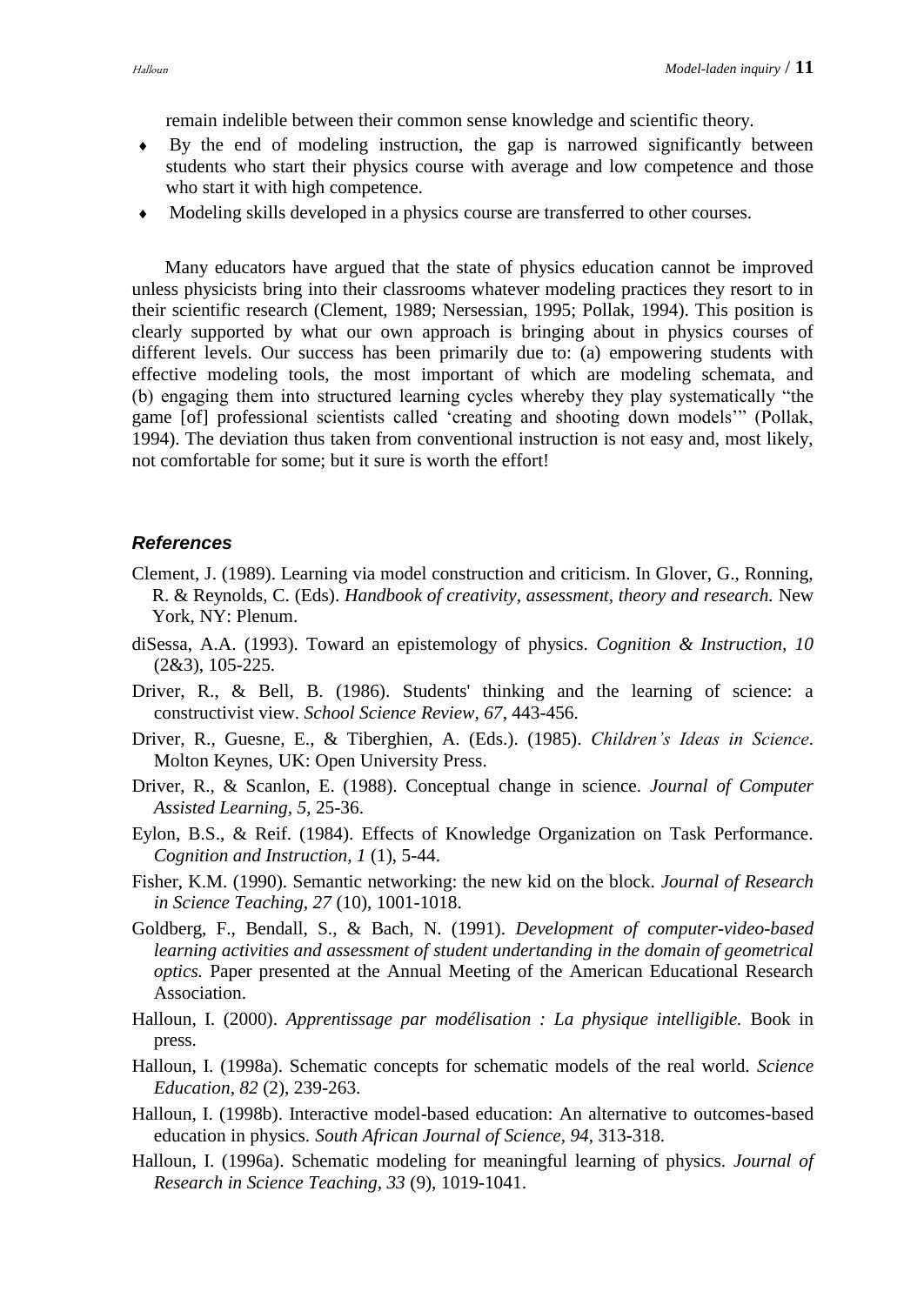- Halloun, I. (1996b). Why all the excitement about modeling instruction. *Summer Meeting of the American Association of Physics Teachers.* College Park, Maryland.
- Halloun, I. (1986). Le réalisme naïf et l'apprentissage de la physique. *Recherches Pédagogiques, 17,* 23-47.
- Halloun, I., & Hestenes, D. (1998). Interpreting VASS dimensions and profiles. *Science & Education, 7* (6), 553-577.
- Halloun, I., & Hestenes, D. (1987). Modeling instruction in mechanics. *American Journal of Physics, 55,* 455-462.
- Halloun, I., & Hestenes, D. (1985). Common sense concepts about motion. *American Journal of Physics, 53* (11)*,* 1056-1065.
- Hammer, D. (1994). Epistemological beliefs in introductory physics. *Cognition and Instruction, 12* (2), 151-183.
- Karplus, R. (1977). Science Teaching and the Development of Reasoning. *Journal of Research in Science Teaching, 14* (2), 169-175.
- Kuhn, T. (1970). *The Structure of Scientific Revolutions.* 2nd Ed. Chicago, IL: University of Chicago Press.
- Larkin, J.H., & Reif, F. (1979). Understanding and Teaching Problem-Solving in Physics. *European Journal of Science Education, 1* (2), 191-203.
- Minstrell, J. (1992). Facets of students' knowledge and relevant instruction. In: R. Duit, F. Goldberg & H. Niedderer (Eds.), *Research in physics learning: Theoretical issues and empirical studies*, 110-128. Kiel: IPN.
- Nersessian, N.J. (1995). Should physicists preach what they practice? Constructive modeling in doing and learning physics. *Science & Education, 4(3),* 203-226.
- Novak, J.D. (1990). Concept mapping: a useful tool for science education. *Journal of Research in Science Teaching, 27* (10), 937-949.
- Novak, J.D., Gowin, D.B. & Johansen, G.T. (1983). The use of concept mapping and knowledge vee mapping with Junior High School science students. *Science Education, 67*, 625-645.
- Pollak, V.L. (1994). Science education II: Scientific literacy and the Karplus taxonomy. *Journal of Science Education and Technology, 3(2)*, 89-97.
- Reif, F. & Allen S. (1992). Cognition for interpreting scientific concepts: A study of acceleration. *Cognition and Instruction, 9* (1), 1-44.
- Reif, F., & Heller, J.I. (1982). Knowledge structure and problem solving in physics. *Educational Psychologist, 17* (2), 102-127.
- Tobin, K. (Ed.). (1993). *The practice of constructivism in science ed*ucation. Washington, D.C.: AAAS Press.
- von Glasersfeld, E. (1993). Questions and answers about radical constructivism. In: K. Tobin (Ed.), *The practice of constructivism in science education,* 23-38. Washington, DC: AAAS Press.
- von Glasersfeld, E. (1989a). Constructivism in Education. In: Husen, T. (Ed.). *The international encyclopedia of education*. New York: Pergamon Press, 162-163.
- von Glasersfeld, E. (1989b). Cognition, construction of knowledge, and teaching. *Synthèse, 80*, 121-140.
- Wells, M., Hestenes, D., & Swackhamer, G. (1995). A Modeling Method for High School Physics Instruction. *American Journal of Physics, 64* (7), 606-619.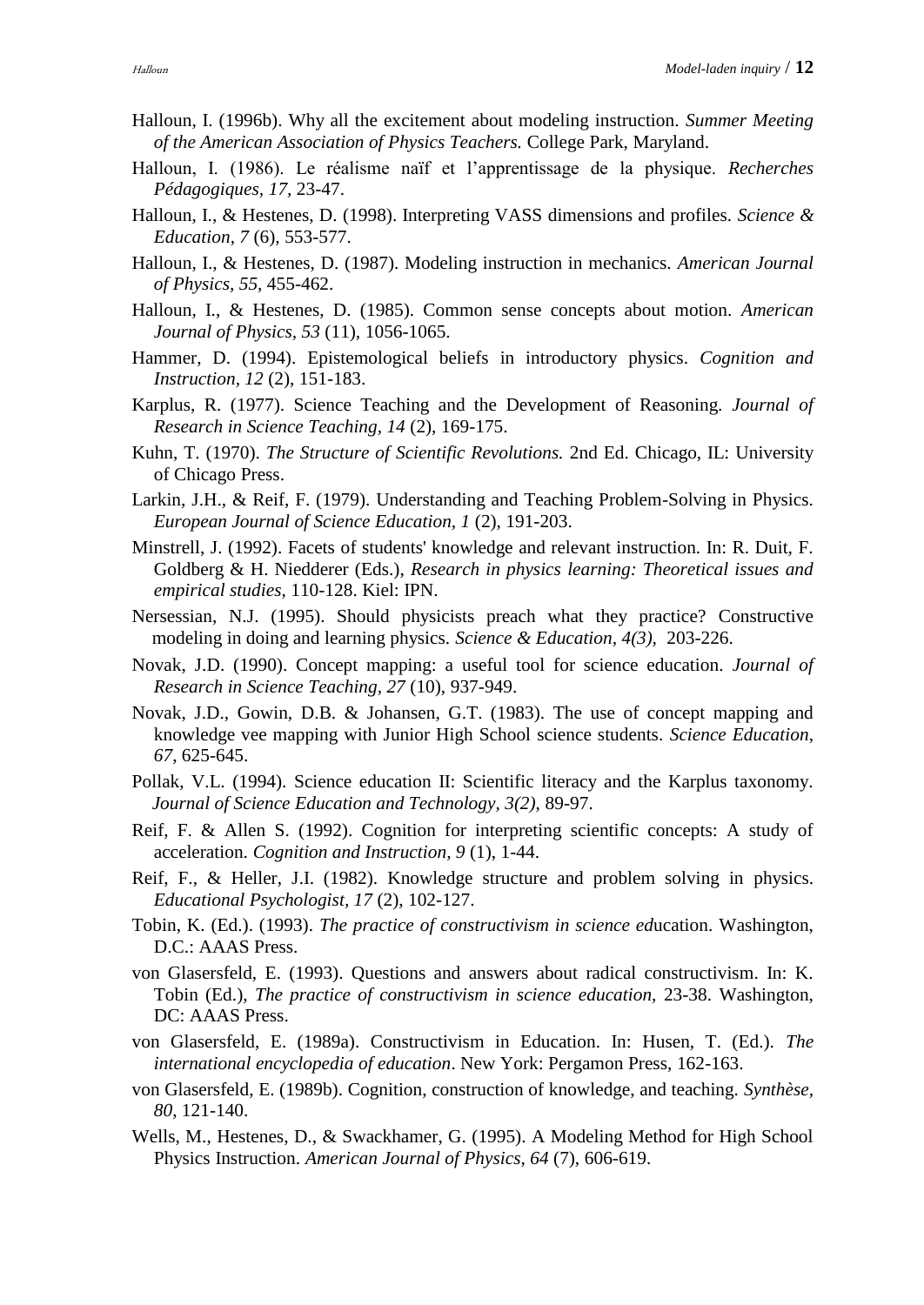### *Free particle*

This model refers to physical objects at rest, or in linear translation with constant velocity, being subject to no net force  $(\Sigma \mathbf{F}_i = 0)$ .

## *Uniformly accelerated particle*

This model refers to physical objects moving with constant acceleration in a linear or parabolic path under a net constant force ( $\Sigma$ **F**<sub>i</sub> = constant).

#### *Bound particle in harmonic oscillation*

This model (often called simple harmonic oscillator) refers to physical objects undergoing simple harmonic motion under a net force that is proportional to their displacement from a center of force  $(\Sigma \mathbf{F}_i \propto \Delta \mathbf{r})$ .

#### *Bound particle in uniform circular motion*

This model refers to physical objects undergoing a uniform circular motion under a net centripetal force  $(\Sigma \mathbf{F}_1 \propto \mathbf{r}/r^n)$  of constant magnitude.

#### *Particle under impulsive interaction*

This model refers to physical objects whose linear momentum changes significantly while subject, for a very short period, to a variable net force  $(\Sigma \mathbf{F}_i = \mathbf{f}(t))$ , like in the case of collision.

#### **Figure 1**: *Basic particle models of Newtonian Theory*

Particle models refer to physical objects the internal structure of which can be ignored when they are in *translation* without rotation or precession, in a specific reference system. The content of each *basic* particle model consists of a single, dimensionless object: a particle.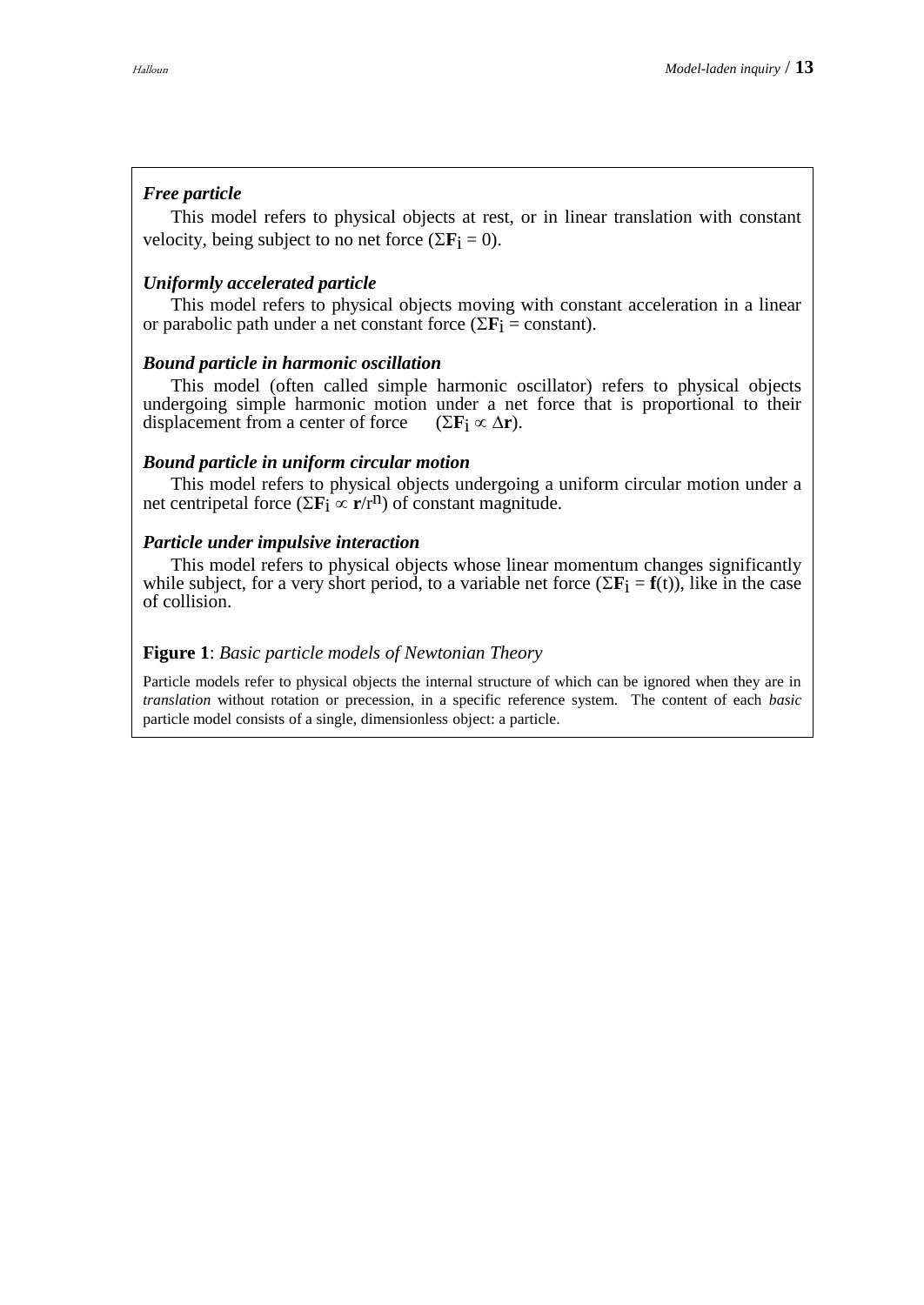*Domain*: Physical systems and phenomena that the model can describe and/or explain, in some respects, and to a certain degree*.*

*Composition*: Conceptual entities that represent two sets of physical objects: (a) the set of objects inside the represented systems (content), and (b) the set of agents outside (environment) that interact with the objects inside, as well as respective object and interaction properties (descriptors).

*Structure*: Relationships among the descriptors of various objects and agents, often expressed in the form of state, interaction or causal laws. Depending on the type of structure included in the model, a model can be descriptive and/or explanatory. Kinematical models of Newtonian mechanics are descriptive, dynamical models are explanatory.

*Organization*: Relationship to other models in a given scientific theory.

Every theory provides appropriate *classification schemes* for grouping various models into *families* of models, the most fundamental of which are the families of basic models. A *basic model is* one with simple composition (often consisting of one object) and simple structure (often limited to describing and/or explaining one elementary phenomenon).

**Figure 2**: *Model schema* (Halloun, 1996a)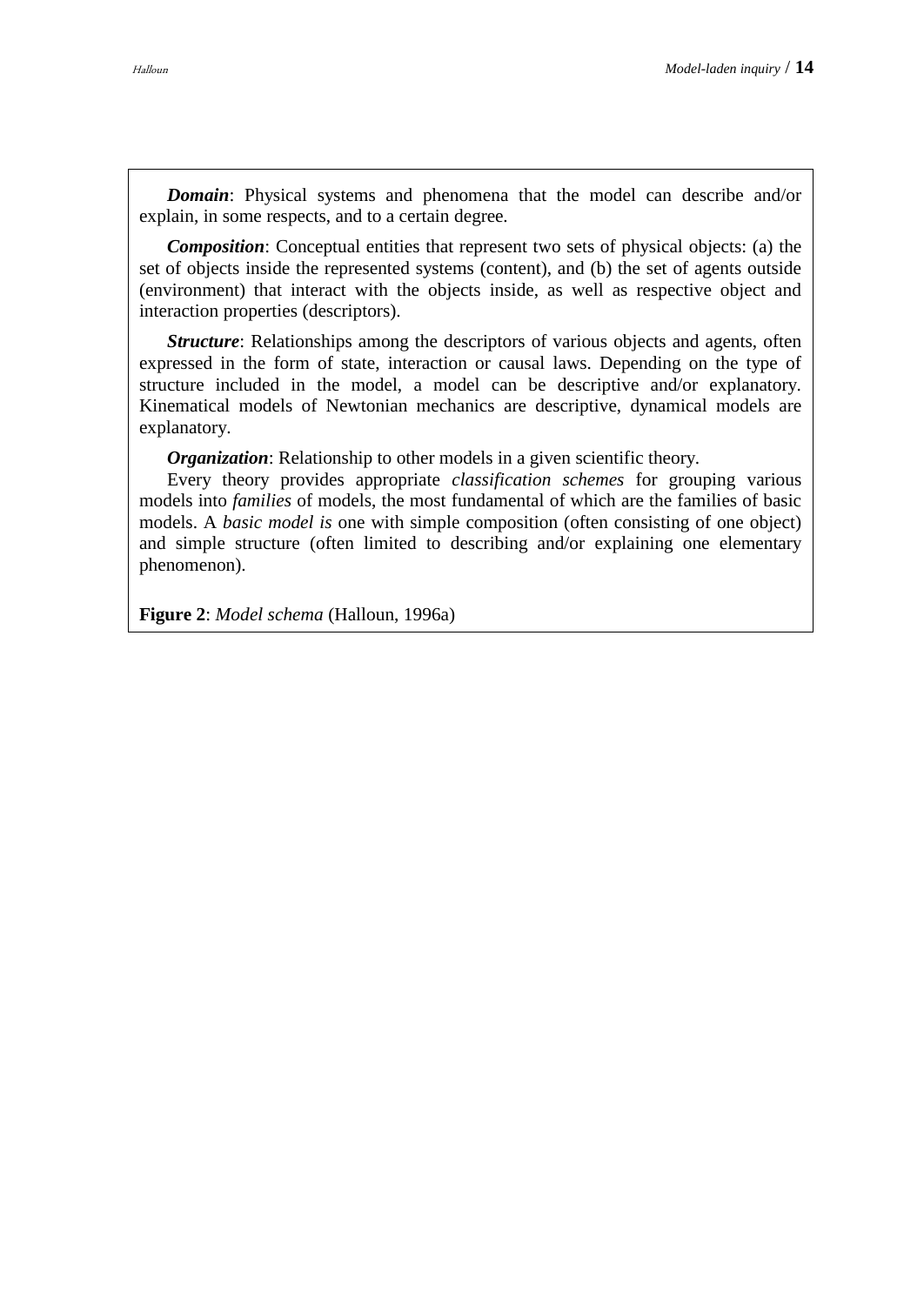*Domain*: Physical systems or phenomena displaying a common pattern that can be somehow represented by the concept*.* A set of *correspondence rules* establish viability conditions of the concept in the real world as well as its utility in the composition of models.

*Expression*: Types of depictions (symbolic, iconic, mathematical) that can be used to express the concept and operate with it, as well as associated semantic rules.

*Organization*: Criteria and schemes for classifying the concept, as well as conceptual means, and related syntactic rules, for relating it to other concepts within the context of specific models.

*Quantification*: Means for measuring the concept, especially when a descriptor, and laws and rules that govern such measurement in an appropriate unit system.

*Employment*: Rules and means for using the concept in the real and conceptual worlds, especially within the context of specific models.

**Figure 3**: *Concept schema* (Halloun, 1998a)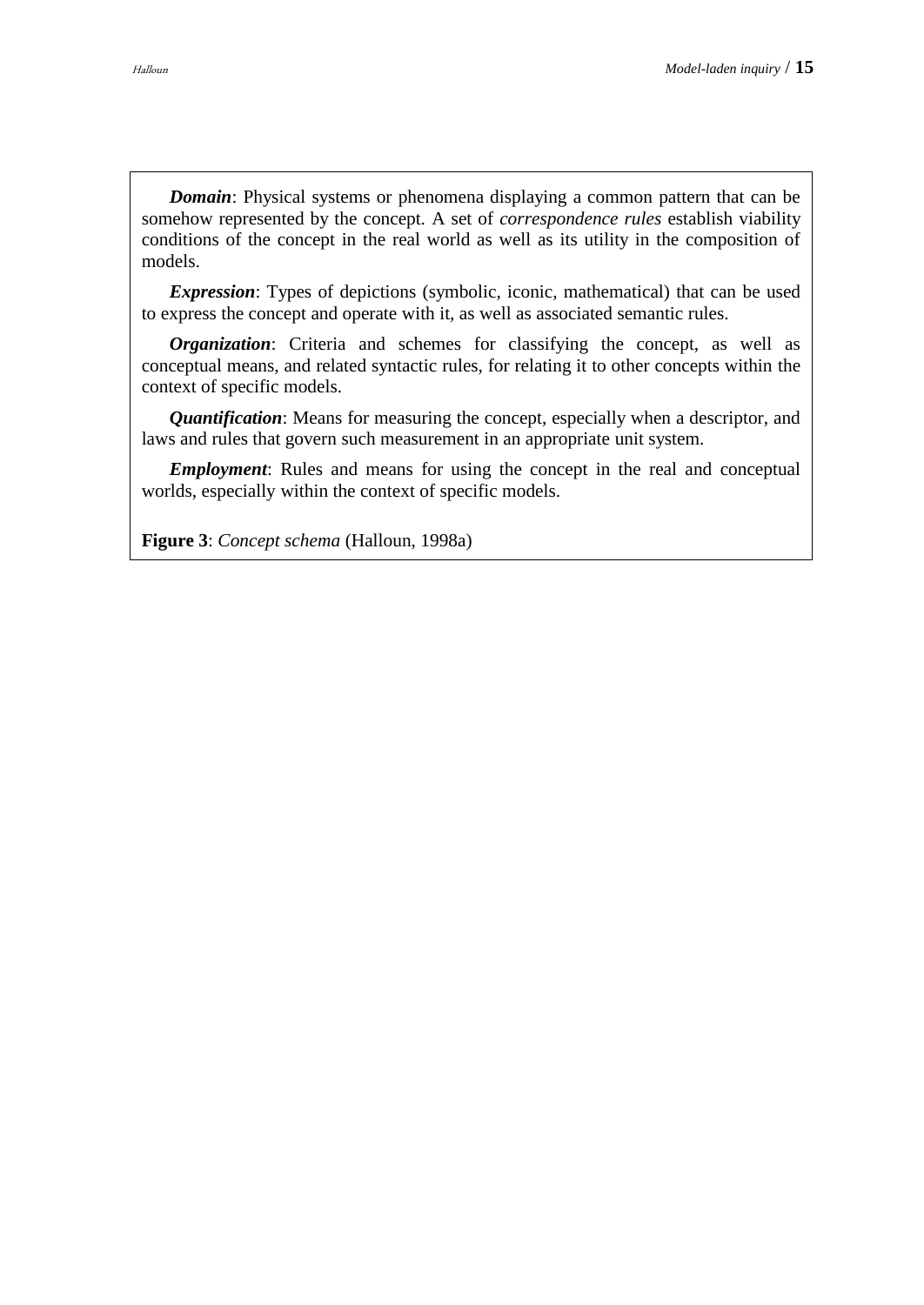

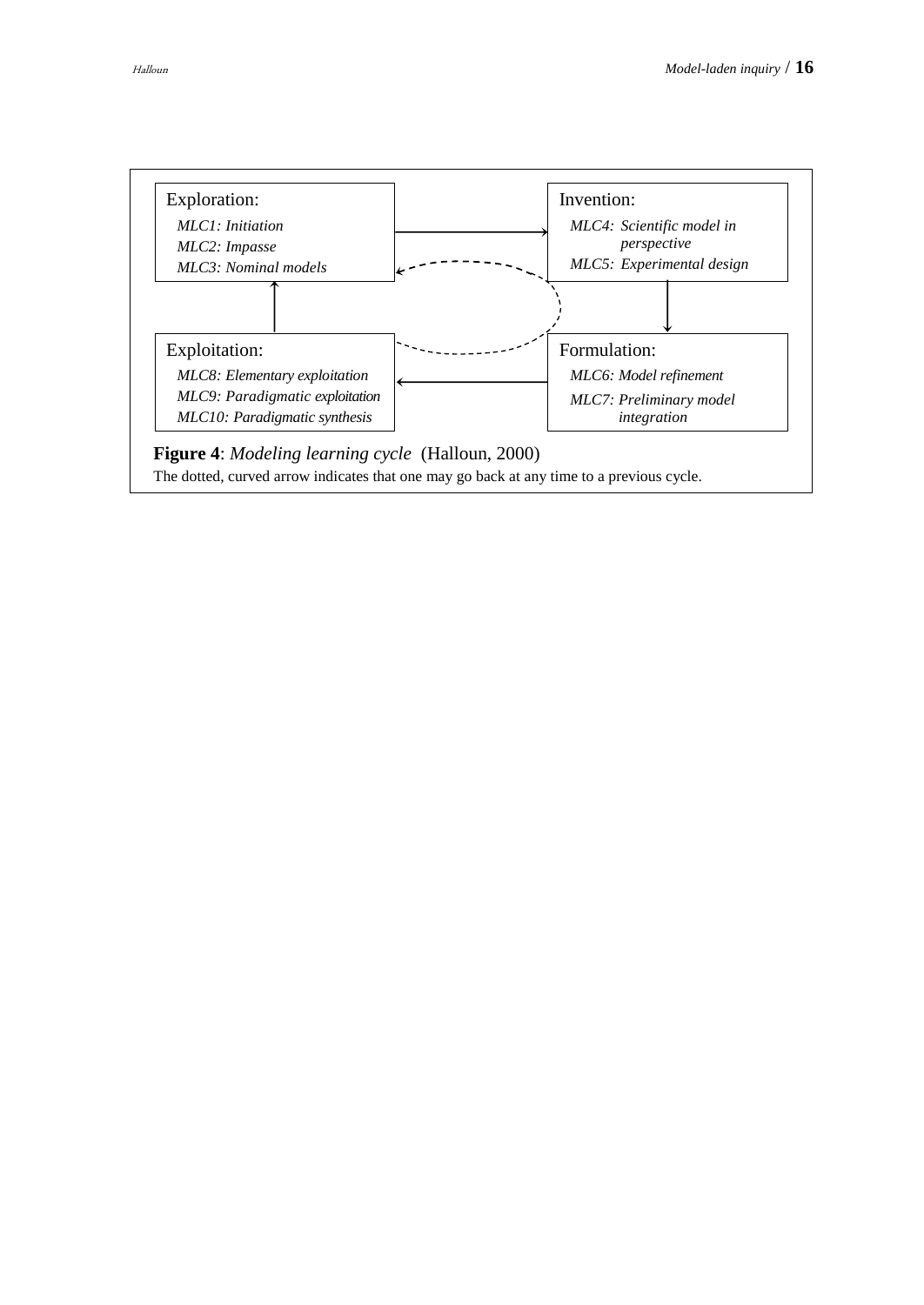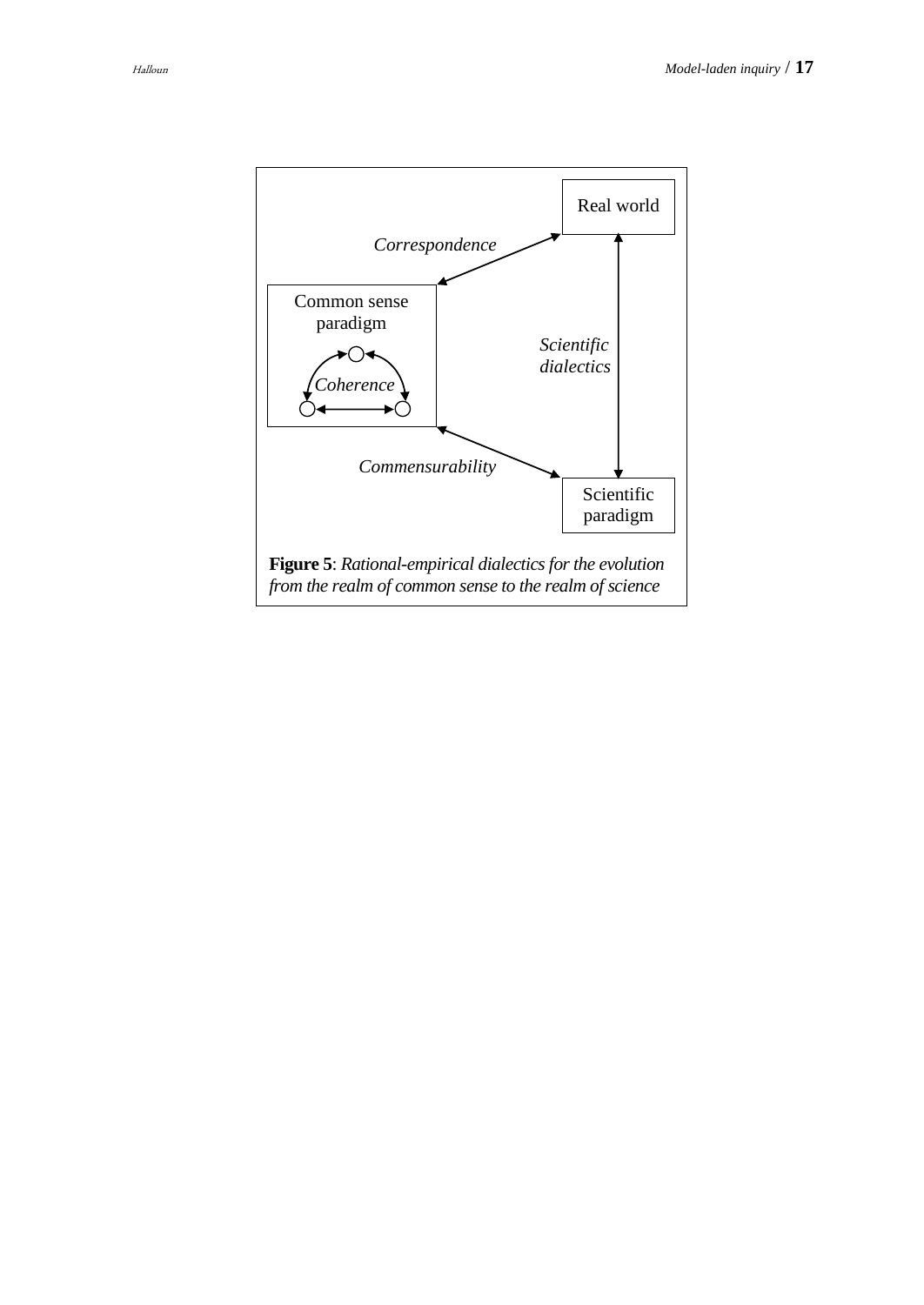| <b>Problem Type</b>                                          | <b>Required dialectic</b>         | <b>Objectives</b>                                                                                                                                                                                                                                                                                                                                                   |
|--------------------------------------------------------------|-----------------------------------|---------------------------------------------------------------------------------------------------------------------------------------------------------------------------------------------------------------------------------------------------------------------------------------------------------------------------------------------------------------------|
| Application                                                  | $Empirical \rightarrow Rational$  | Recognize real world situations that belong to<br>the domain of a model and apply its<br>composition and structure for the description,<br>explanation and/or prediction of the state of<br>physical objects in these situations.                                                                                                                                   |
| Analogy                                                      | $Empirical \rightarrow Empirical$ | Develop criteria for establishing the analogy<br>between real world systems belonging to the<br>domain of a given model (model referents),<br>and apply these criteria for designing new<br>referents by empirical analogy.                                                                                                                                         |
| Reification                                                  | $Rational \rightarrow Empirical$  | Invent new referents using exclusively a<br>model<br>composition<br>and<br>structure<br><b>as</b><br>conceptual blueprints (e.g., design a physical<br>situation that matches some mathematical<br>diagrams representing the kinematics or<br>dynamics of a particle model in Figure 1).                                                                            |
| Extrapolation                                                | $Rational \rightarrow Rational$   | Analyze the composition and structure of a<br>given model (or family of models) in order to<br>refine the model, and perhaps propose new<br>concepts or laws, or construct a whole new<br>model; predict the existence of some<br>unfamiliar situations in the real world<br>following a thought experiment or the<br>theoretical completion of a physical pattern. |
| <b>Figure 6</b> : Modeling problems taxonomy (Halloun, 2000) |                                   |                                                                                                                                                                                                                                                                                                                                                                     |